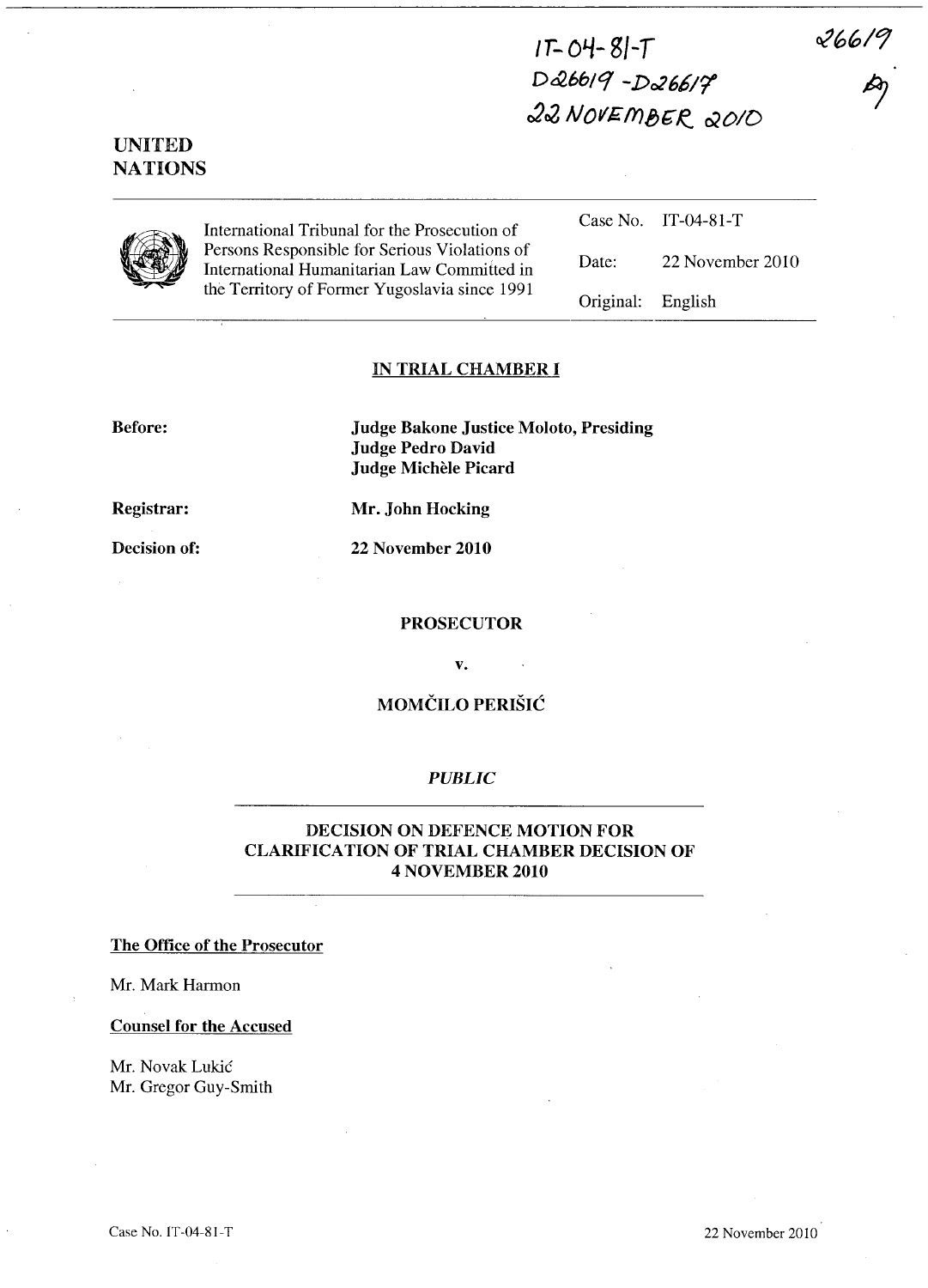TRIAL CHAMBER I ("Trial Chamber") of the International Tribunal for the Prosecution of Persons Responsible for Serious Violations of International Humanitarian Law Committed in the Territory of the former Yugoslavia since 1991 ("Tribunal");

BEING SEISED of the Defence "Motion for Clarification of Trial Chamber Decision of 4 November 2010" filed on 12 November 2010 ("Motion");

NOTING that the Defence requests clarification of the Trial Chamber "Decision on Motion to Reopen the Prosecution Case and Tender Documents through the Bar Table" issued on 4 November 2010 ("Decision");<sup>1</sup>

NOTING that the Decision, *inter alia,* granted the Prosecution motion to reopen its case and admitted certain portions of the Mladić Diaries, including XN444 and XN445 ("Documents");<sup>2</sup>

NOTING that, in the Motion, the Defence takes issue with the Trial Chamber's finding that the Documents "relate to VJ assistance to military entities outside the FRY, including the SVK and Fikret Abdic's forces" and thus are *"prima facie* sufficiently relevant and of probative value to the allegations set out in the Indictment<sup> $3$ </sup> on the grounds that Mr. Perisic is neither charged with assisting military entities outside the FRY nor is he charged with aiding and abetting the  $SVK<sub>i</sub><sup>4</sup>$ 

NOTING that, in the Motion, the Defence itself identifies the portions of the Indictment, wherein it is alleged that Mr. Perišić provided material and logistical assistance to the SVK and the VRS; $\degree$ 

CONSIDERING that while the Trial Chamber does not dispute that the Indictment does not allege that the VJ provided assistance to the Fikret Abdic's forces, it is of the view that the Documents are relevant to several factual issues in the case including Mr. Perisic's practical ability to provide logistical assistance to other military entities;

HEREBY CLARIFIES that the Trial Chamber's finding as to the *prima facie* relevance of the Documents in no way extends the allegations against Mr. Perisic beyond those included in the Indictment.

Motion, paras 5, 10.

<sup>&</sup>lt;sup>2</sup> Decision, paras 11, 15,

*<sup>3</sup> See* Decision, para. I I.

<sup>&</sup>lt;sup>4</sup> Motion, paras 6-8.

<sup>5</sup> Motion, para. 8 citing paras 24-28 of the Second Amended Indictment.